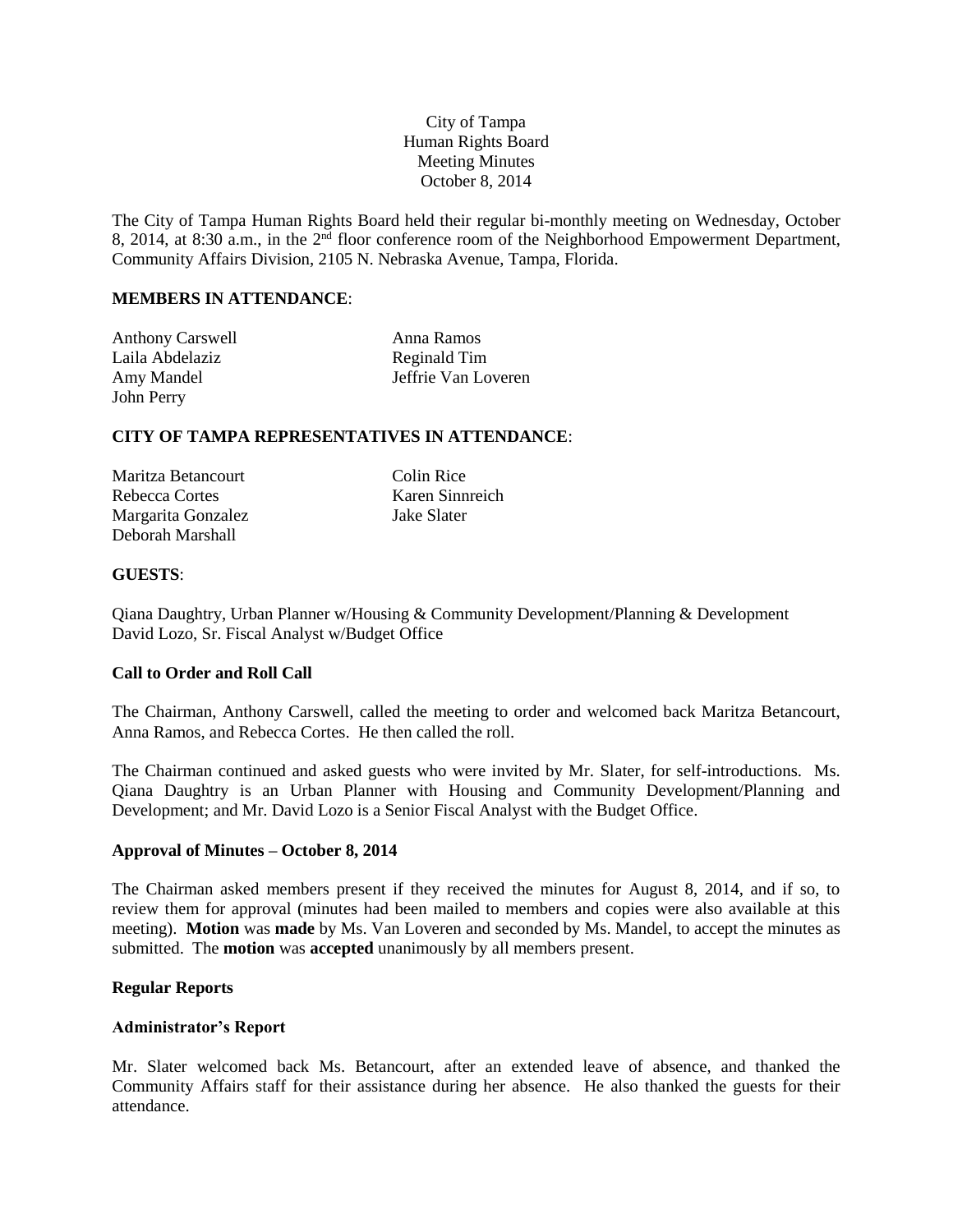City of Tampa Human Rights Board Meeting Minutes – 10/08/14 Page Two

Mr. Slater went on to report that during Ms. Betancourt's absence, he had no idea of what he and the staff would be involved with, and learned a lot, even when under fire. He expressed the fact that she was greatly missed, and also thanked the Community Affairs staff and Mr. Rice, for pitching in and stepping up to the plate.

## **HUD/Fair Housing, EEOC/Employment, and Public Accommodations**

Mr. Slater asked that on behalf of Ms. Betancourt, Ms. Marshall provide the report for fair housing; Ms. Gonzalez the EEOC and Public Accommodations report; and that Ms. Sinnreich provide the report on ADA.

Ms. Marshall reported that there are seven (7) open cases, two (2) closed cases, and (2) pending cases. On October 2, 2014, she viewed a HUD webinar on Sex Discrimination, Sexual Harassment and Discrimination in Mortgage Lending, based on the terms of Maternity Leave.

A second training for testers under the Community Affairs Division's fair housing testing program took place on September 12, 2014 and is in process. The training that included additional testers was provided by HOPE, Inc., and the Community Affairs Division is in the process of obtaining a start date and schedule upon Mr. Slater's approval.

Ms. Gonzalez reported that Mr. Slater and Mr. Colin assisted her with the EEOC contract extension for fiscal year 2014, and the EEOC Washington and Miami offices are to assist in the process of having it executed. She assisted Mr. Colin with the drafting of the resolution, which was presented to City Council members, and which has been signed by Mayor Buckhorn. She also worked on the EEOC FY 2014 contract modification and draft of the resolution. With regard to cases, there are two (2) local cases open and all fiscal year 2014 EEOC cases were closed per the contract.

Ms. Gonzalez mailed the board member packets per the distribution list, on behalf of Ms. Cortes, who was out on leave. She was assigned to assist with preparing documents for this meeting, which included final approval from the Chairman for today's agenda, the meeting notice, the minutes for August 21, 2014, and request to the City Clerk's Office to post the Public Meeting Notice.

Ms. Gonzalez also assisted and/or participated in the following:

9/10/14 - The Fall version of Accessible Tampa was updated by Ms. Sinnreich and has been published.

9/19/14 – Made arrangements for CTTV to videotape the annual Mayor's Alliance for Persons with Disabilities luncheon. This luncheon was featured as part of the Spotlight Tampa TV program, and both can be watched on the Mayor's Alliance for Persons with Disabilities' webpage, the Community Affairs home page under News and Events, and in the City of Tampa YouTube link. She also assisted Ms. Sinnreich with event related activities, those which Ms. Sinnreich will expand on.

10/1/14 – Made a presentation to the Mayor's Hispanic Advisory Council (MHAC) on October 1, 2014 regarding Community Affairs Division services. The presentation included a video, flyer distribution, and introduction of Karen Sinnreich, who announced the upcoming Employer's Training and Job Fair on ADA.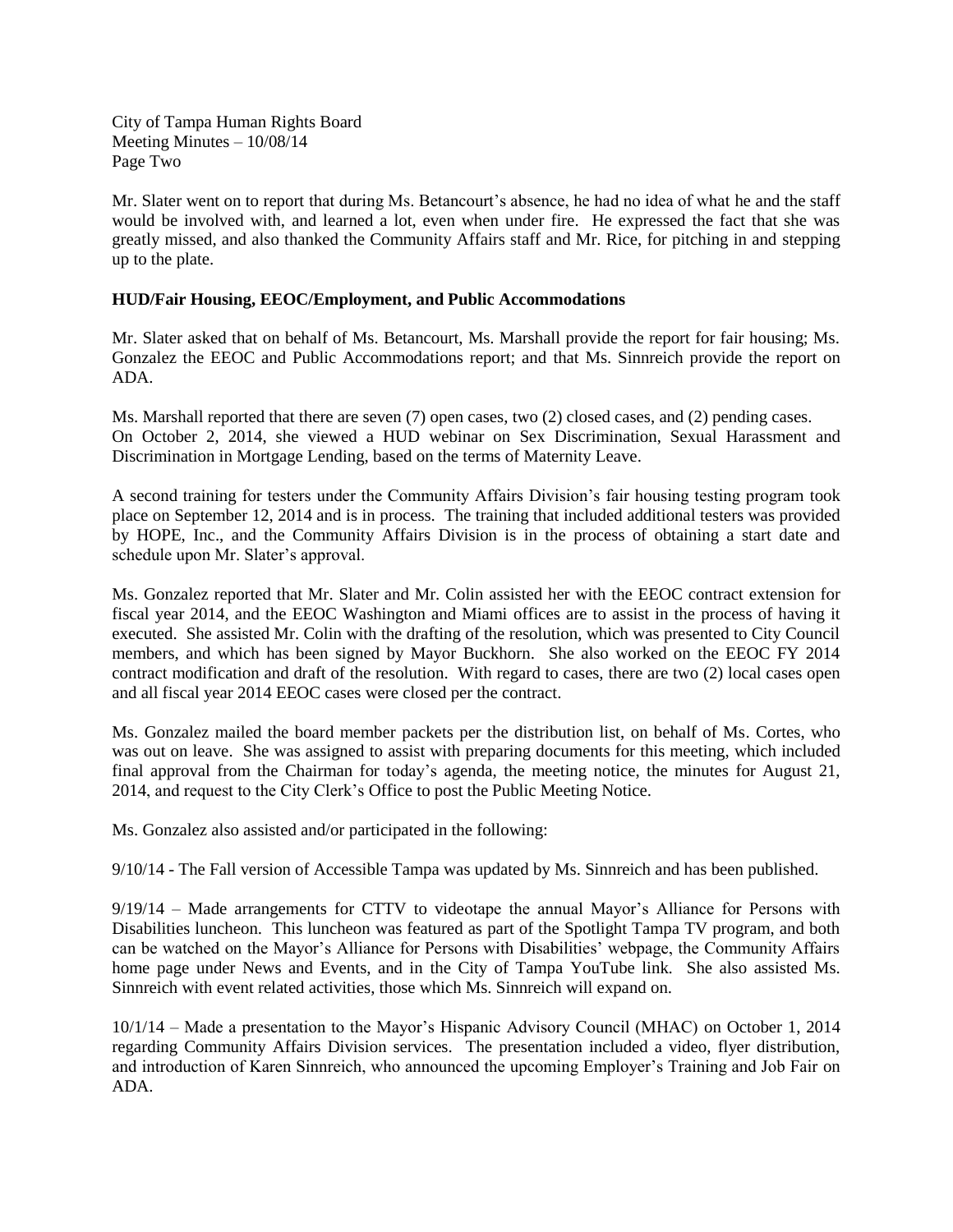City of Tampa Human Rights Board Meeting Minutes – 10/08/14 Page Three

10/2/14 – Viewed a webinar provided by the National Fair Housing Alliance (NFHA), titled Fair Housing Act: Sex Discrimination, Sexual Harassment and Discrimination in Mortgage Lending, based on Maternity Leave status.

10/5/14 - Helped man the City of Tampa booth at the Feria de la Familia, coordinated by Telemundo, at the Florida State Fair's Expo Hall. Community Affairs posters were displayed and she distributed Community Affairs flyers and information provided by other City divisions. About 18,000 persons attended this event.

Ms. Gonzalez provided copies of a flyer regarding the 26<sup>th</sup> Annual Hispanic Heritage Committee celebration, which has been scheduled for 11:00 a.m., on October 21, 2014, at the Tampa Theatre in Tampa, FL. The keynote speaker is Johnny Suarez with Raymond James Financial.

# **ADA Disability Rights**

Ms. Sinnreich reported that about 220 persons attended the 26<sup>th</sup> annual Mayor's Alliance for Persons with Disabilities luncheon on September 19, 2014. There were about 10 exhibitors. The plan called for 4-5 exhibitors, but ended up with 10, and had to turn away several exhibitors, due to limited space. One reason for the success of the event was due to the upcoming job fair on January 20, 2015. There was also one person who volunteered to serve as secretary to the Mayor's Alliance for Persons with Disabilities.

Planning meetings are taking place for a job fair that will take place on January 20, 2015, at Keiser University. Use of the facility is free of charge and there is space for 40 employers. Otherwise, the cost to use the facility by the private sector is \$100 for two employers per display table.

An employer seminar has been scheduled for November 5, 2014, in the conference room, at the Port Authority. The panel will consist of employers who will speak on the topic of having experience in placing persons with severe disabilities in employment, how it worked out, and how the person(s) were accommodated for employment. An example would be a blind person or quadriplegic person going up to an employer, who would ask, what am I going to do with this person?, and the person does not get hired, because the employer has no idea that accommodations can be made, such as special software and different devices.

Ms. Sinnreich assisted and/or participated in the following:

Ms. Sinnreich has provided training sessions to about 400 City of Tampa employees on Title II (ADA). She made a presentation at the Diversity Council regarding Community Affairs' services. She serves on the Sidewalk Committee, which meets quarterly, and she has met contact persons for immediate resolution to a complaint. She has received about 88 complaints regarding sidewalks, which have been resolved amicably with the citizens.

Ms. Sinnreich attended a one-day training on September 29, 2014, on Title VI, by the Florida Department of Transportation.

The Chairman asked if anyone had any questions. At this time, Mr. Tim asked Ms. Daughtry about her job. Ms. Daughtry stated that she oversees the Housing Opportunities for Persons with Aids or HIV (HOPWA) program with the ESG program for the City of Tampa. She oversees four counties: Pinellas,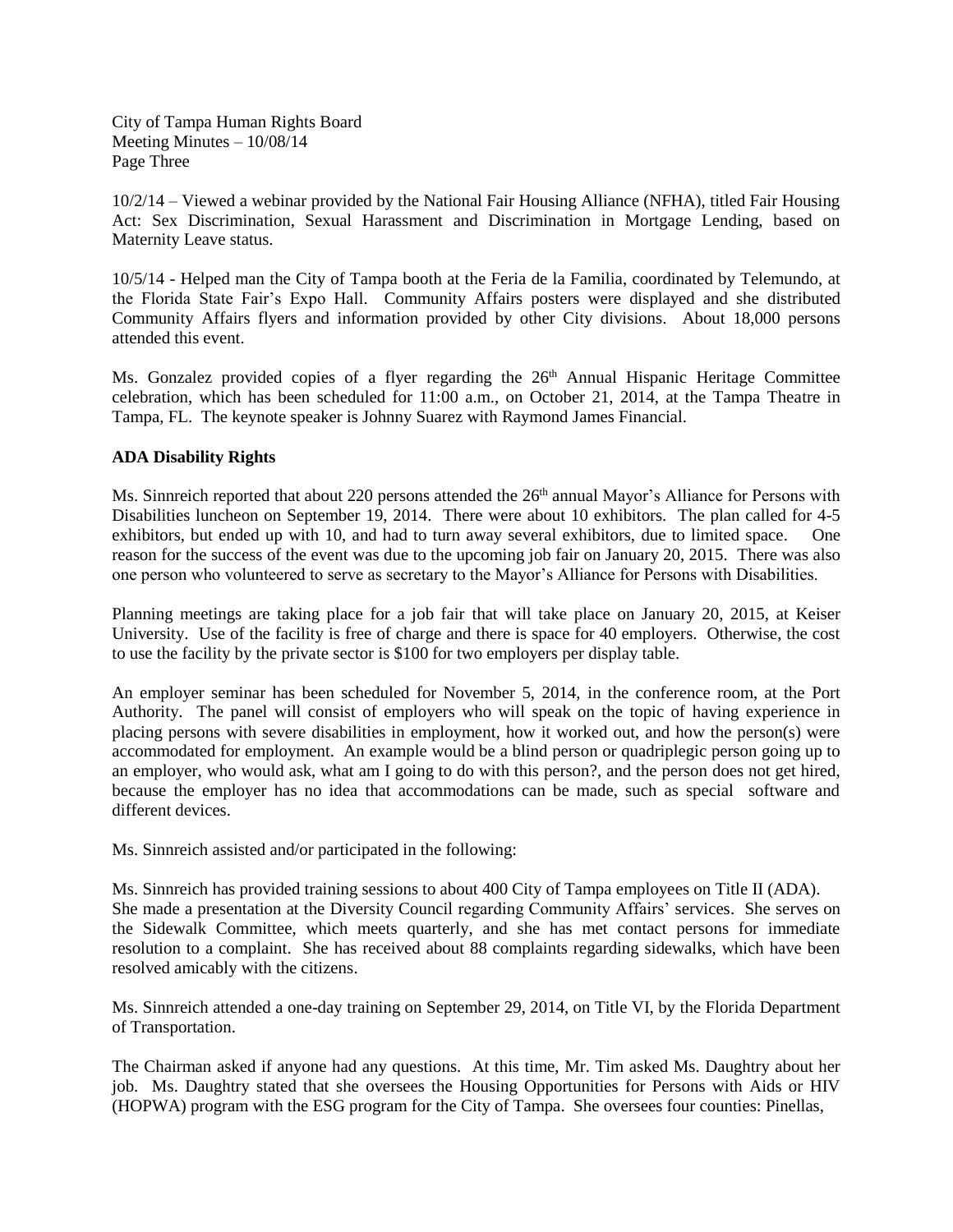City of Tampa Human Rights Board Meeting Minutes – 10/08/14 Page Four

Pasco, Hillsborough, and Hernando. ESG stands for Emergency Solutions Grant, which allows an opportunity to provide shelters with operational dollars, as well as a new shelter component as of 2012, to provide rapid rehab services and prevention services. She also oversees the home tenant-based rental assistance and homeless program, where the City of Tampa receives an allocation from Housing and Urban Development (HUD) and chose to use strictly for the City and to assist individuals who are homeless.

Mr. Tim then asked if there were waiting lists. Ms. Daughtry stated that each county is different and that each county has different providers. She could not answer what the need is for every single county, because each provider keeps their own list and provide a different form, either for the HOPWA or ESG program. As far as the ESG program, the shelter component does not have a waiting list, because people are in and out every day. As far as rapid rehab, their office participated in an assessment process that this county adopted and has a waiting list, both for individual or family. The waiting list for individuals is about 700 and for families, it's about twenty-five. This is a low number because some families do not want to lose their children to Child Protective Services. As far as HOPWA, the tenant-based rental assistance program, they're required to maintain a waiting list. The Boley Center is the largest provider in Pinellas County, and has a waiting list of over 200 people. Other providers maintain waiting lists as well for support services, project-based assistance, short-term rental, mortgage, and utility assistance.

The Chairman asked Ms. Marshall if testers are still needed and she responded yes, because there are different types of tests for national origin, sex, and disability. The Chairman asked Ms. Marshall to specify for which categories testers are needed, because the testing program basically, is a match of sending one person of this gender, ethnicity, etc. and a match on the opposite end, such as female, etc. Ms. Marshall said that thirty (30) tests are proposed for the protected classes of national origin, familial status, disability, and race. Testers are sent out in pairs. For example, white male and an African American male. For national origin, one American versus one person of Hispanic descent; for familial status, a single person, a couple or someone who is pregnant, and for disability, one person can be sent. The Chairman asked what the timeline is. Ms. Marshall responded that they are waiting on approval from Mr. Slater, who could expand on the details. Mr. Slater said the program could be up and running next month, and he added that background checks are conducted. The Chairman encouraged the board members to recommend persons for the fair housing testing program.

## **Old Business**

Status – Proposed Changes to Human Rights Ordinance (increase in board members) - The Chairman said Old Business remains the same. He yielded the floor to Mr. Rice for his comments about what the board is trying to do, like perhaps adding order to the Human Rights Board (HRB). The Chairman referred to a question at the last meeting, that if the HRB wanted to institute Robert's Rules of Order, how difficult would it be and what steps need to be taken.

Discussion – By-Laws and Board Structure - The Chairman then asked Mr. Rice about Robert's Rules of Order. Mr. Rice said he reviewed samples of by-laws and was able to provide a copy of the Mayor's African American Advisory Council's (MAAAC) by-laws for members to review. He also found an instructive folder in their K drive, which was created by Allison Singer, former assistant city attorney assigned to Community Affairs. The folder has served as a guide. He went on to say that the MAAAC By-laws serve as an example of how an ordinance would go about. Changes would have to go before City Council. He does not think it's challenging to come up with either a set of by-laws, or to work with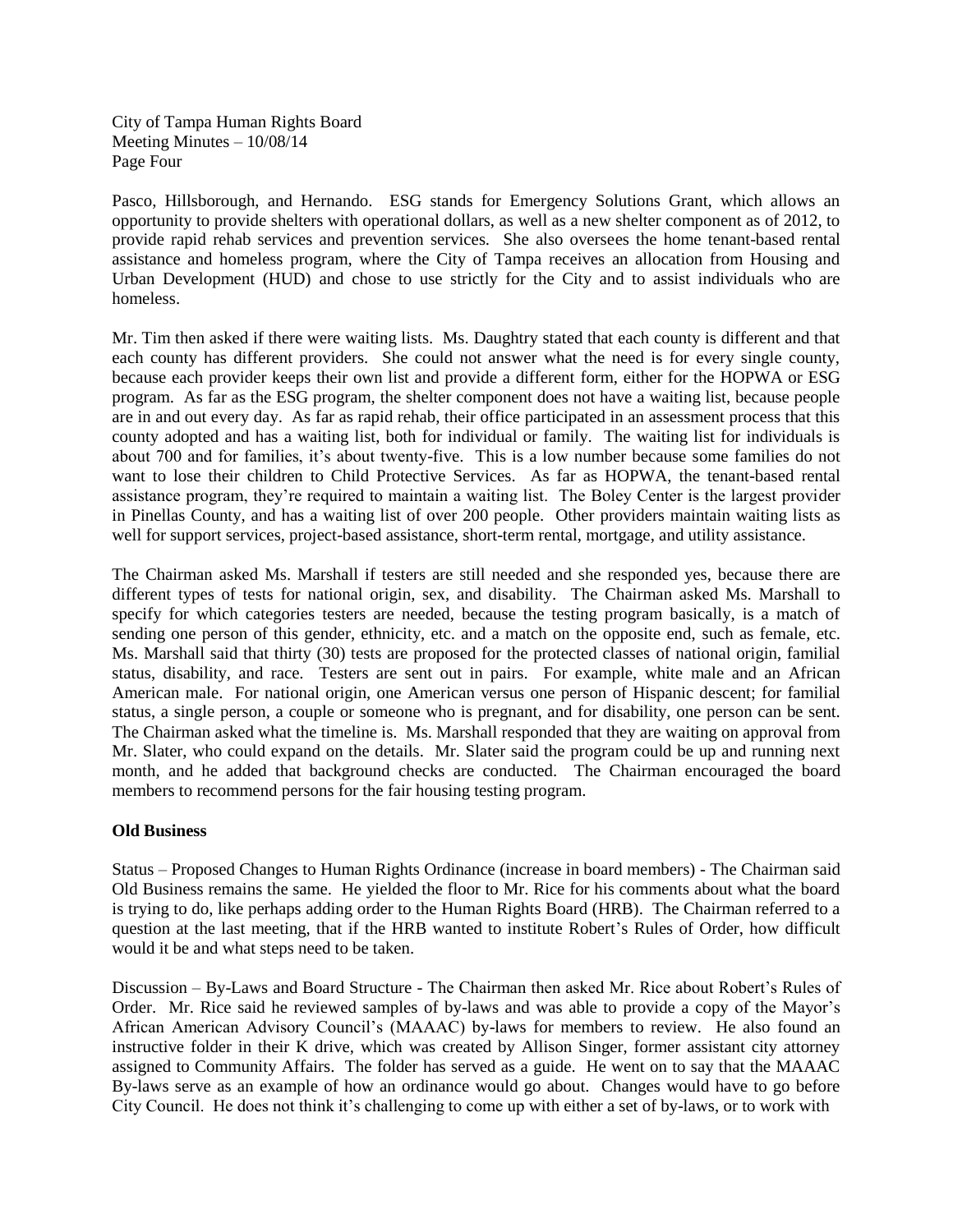City of Tampa Human Rights Board Meeting Minutes – 10/08/14 Page Five

the ordinance in a way to make the board feel comfortable to make the presentation. Additional copies of MAAAC's by-laws were made by Ms. Cortes, in order for the board members to view. Mr. Colin commented that the Chairman had mentioned something about Robert's Rules of Order and something in writing. The Chairman said it would be basically to answer, based on his experience in working with boards on the matter of presenting votes, passing votes, setting any amendments or agenda items, moving through a meeting and some type of order. Moving this through City Council, would the board come to agreement as a board and then formally put something together to be presented to City Council. Mr. Rice said that this was his understanding. For conversation with the board, the Chairman wanted to start small on making changes to the framework of who all are on the board, and to make the board more fluid and more amenable to City staff. The Chairman has been pushing for Robert's Rules of Order to have them in place, and he asked if it was the board's desire to review an entire set of by-laws. The Barrio Review Commission by-laws were reviewed, and now the board has MAAAC's by-laws to review.

Mr. Perry stated that Robert's Rules of Order is a book, and was not sure if the board necessarily needs the rules, and that there's no parliamentary person on the board. This would be better for a larger meeting, and he thinks the board needs to follow a speaking order in making motions, etc. He was not sure on how to name this and does not think the board needs Robert's Rules of Order. He asked if the board could have a sub-committee that could work on the by-laws to present to the board, and the board could make revisions on a finished product, which would be easier to read, than to start from scratch. The Chairman commented that the NAACP follows Robert's Rules of Order, which he reviewed.

#### **New Business**

Adoption of By-Laws - The Chairman also commented that the board is initially slated for fifteen. Mr. Perry said that if the board adopts Robert's Rules of Order, the board adopts all fifteen positions. He thinks the board needs a basic framework, for example, when everyone wants to join a conversation, where something comes up, the board could go through the Chair as a speaking order, and occasionally make motions. The board will need to know that you have to have that basic pass/fail, and it's not sure if there's anything else for the board to use from Robert's Rules of Order. It's what the Chairman had in mind, but regarding a sub-committee, there's an issue about the Sunshine Law. The board discussed that it would have to be on public forum, when it comes to board business; the board would actually have to have a meeting to do that, but does not prevent board members from reviewing information individually and moving along to present to the board may be challenging.

Mr. Perry asked if the board can ask for a sub-committee meeting. The Chairman commented that the board could ask for a special meeting, and believes it was done in the past for votes. Mr. Tim asked how the framework would work. Mr. Slater said he was thinking back to when he was chairman of the Human Rights Board, that there was no formal sub-committee, but had discussions, and under the Sunshine Law, he was unsure if such committee has the responsibility to bring back a product to the board. The Chairman commented that if wasn't a sub-committee and just board members needing to get together for a special vote or special meeting, it's not a sub-committee meeting, it would just be an effort to move along a potential agenda item. It's been done in the past, that a special meeting took place and was not on the calendar.

Ms. Van Loveren comments on how to proceed with a meeting and who plays what role, asked that in between regular meetings, can the board just go back to nothing. It's what the board members were asked to do with the email regarding the Barrio Review Commission, to go back on their own time, review, and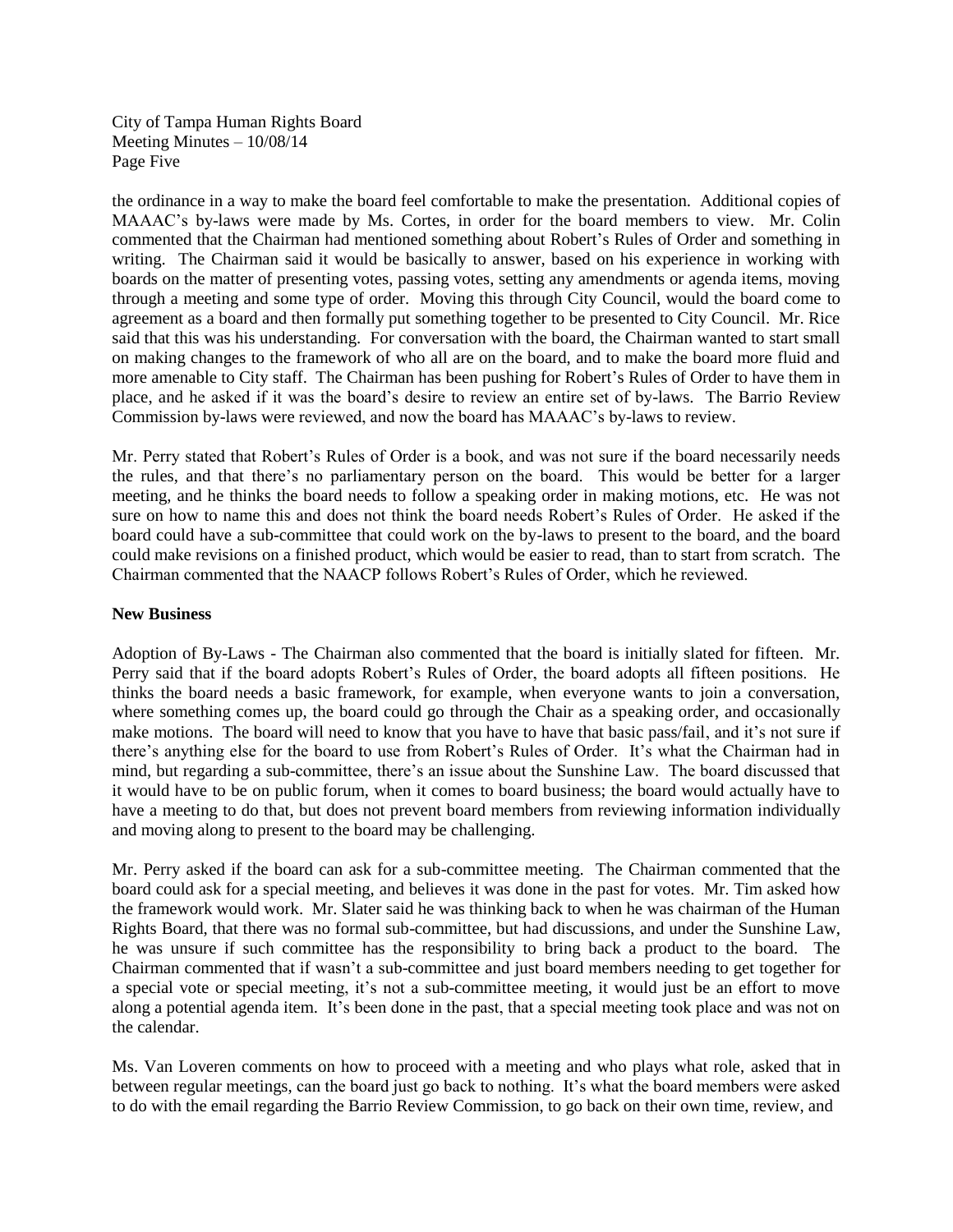City of Tampa Human Rights Board Meeting Minutes – 10/08/14 Page Six

check off the ones they found to be of interest or useful, and at the next meeting, state that here are the five that we find useful for the committee and that it is something useful for the board and incorporate on their own. By doing individual research, and going back to a meeting, the board would not have to worry about a sub-committee. Mr. Rice does not see a problem in calling for a special meeting in itself; it's the public that can find access to this meeting. Ms. Van Loveren commented that it could rely on a sense of urgency and was unsure what a sense of urgency is, to adopt any specific by-laws. She thinks it's something that should be done and does think there is a deadline to call for a special meeting. The Chairman said there is no deadline and the board has been operating with the Standard Operating Procedure before he became chairman. He said that the germination of this came about when the board looked at how board's framework was made up. There are a couple of members of the community who would be a huge asset to the board, but because there are certain slots in particular fields, the board is limited as to who can join. He believes it was the board's pleasure that, why keep people that would be huge assets off, just because for example, there are two people in mortgage available, and ask if there was a way to change the slots. This was discussed previously with Ms. Allison Singer (former assistant attorney) and it opened a Pandora's box, that the Mayor is the only person that can appoint people to the board, and what about the board, City Council, etc.? This topic was put on hold. The thought process was to make sure that the board had by-laws in order. Mr. Perry said a question had also been asked on what constitutes a quorum, and that's what led to this topic. According to the Chairman, a quorum is a percentage of the entire board, etc. Mr. Rice read the description: "a quorum means the majority of the members of the Tampa Human Rights Board". The way Mr. Rice reads this is, you have your total number and you have 51% of that number for a quorum. Ms. Van Loveren asked what the number was for the At-Large position. The Chairman responded it was two. Ms. Sinnreich said she had a conversation with her daughter on Robert's Rules of Order, since her daughter is a certified parliamentary. She read her daughter's note that Robert's Rules of Order is out for the relaxation of formality and there is a section on small boards, which is P476-479 in the 1990 edition. The Chairman asked Ms. Sinnreich to pass on a thank you to her for this information. The Chairman said that the board should outline what the board wants in there. If it's bits and pieces, then to do bits and pieces on things that the board feels strongest about, adopt them and formally put together, in order to present to City Council.

The Chairman will request that a copy of the by-laws for MAAAC and rules of procedures for other boards/commissions, be sent to the board members for their review.

A **motion** was made by Ms. Van Loveren and **motion seconded** by Ms. Abdelaziz, for board members to review on their own time, regulations or guidelines for presentation at the next Human Rights Board meeting for discussion and possibly adoption, at the February 2015 meeting. The Chairman said this was okay, but that the next meeting is the annual meeting with the Mayor, but for this item to be added to the agenda for the meeting on February 11, 2015 as New Business. The Chairman will coordinate, apart from the meeting, with Ms. Cortes and Ms. Gonzalez on which commission/board by-laws copies to re-send, including the MAAAC by-laws that Mr. Rice presented. He said those commissions/board were already in existence and is not a believer of reinventing the wheel of something that is already there.

Mr. Tim asked for clarification on what is to be reviewed for discussion later. The Chairman said that this particular board (Human Rights Board) does not have a formal set of by-laws. However, other boards within the City of Tampa have by-laws in place. In the next email from staff, the board members will receive three (3) sets of by-laws to review on their own time to see what articles in those by-laws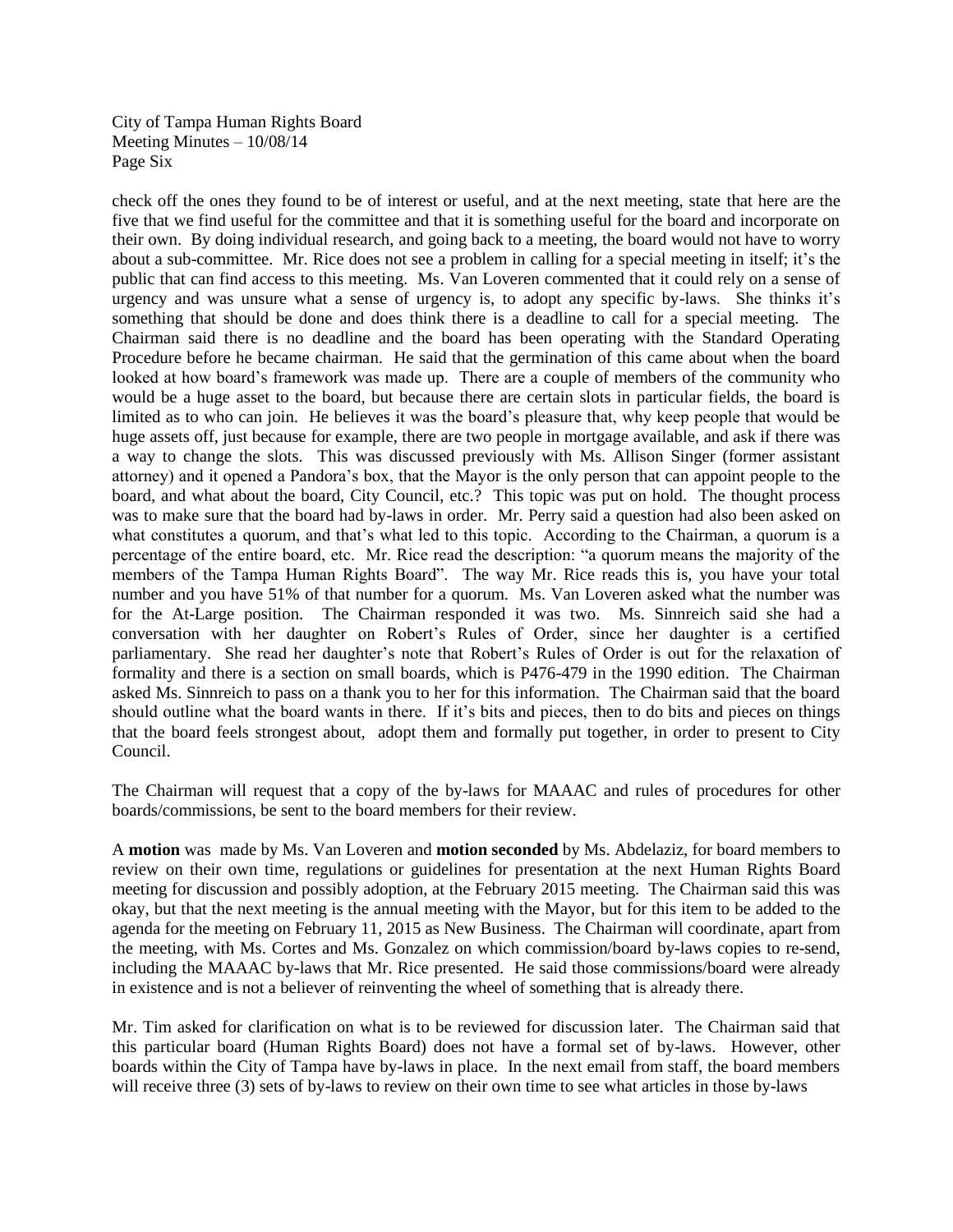City of Tampa Human Rights Board Meeting Minutes – 10/08/14 Page Seven

would be applicable to this board (Human Rights Board), and to be prepared to discuss and present for a motion to be put forward to City Council to have adopted for this board.

Mr. Perry would like to request from staff to have copies re-sent electronically, and to the Chairman, to make sure this is added to the agenda as a reminder, in case someone has not completed the review at that point, to be ready for the next meeting. The Chairman said this has been on the last three agendas, but thanked Mr. Perry for pointing this out, and will work with staff to move this forward, and also thanked Mr. Rice, and asked if there were additional comments. Mr. Slater asked the Chairman to inform him of any assistance needed. The Chairman stated he wants to make sure there will be no issues when someone is looking at the board and raises a question.

The Chairman said a conversation regarding the Ferguson incident took place during the last meeting. He listened to the news about one week ago on the policeman shooting. Mr. Perry commented that other incidents are widely being publicized, and people are becoming aware of more similar incidents not as serious, but perhaps questionable, and are coming forward. Ms. Abdelaziz commented about a new Chief in Missouri that stated that for the past eight years, none of their police officers have killed/shot anyone, and teach on what they do and feels that they have a successful police force that people are afraid of. The Chairman said you cannot assume anything and unfortunately cities change. At the last meeting, discussion took place on how the City of Tampa is different now than what it was in 1990. It's a totally different place and you can't police and communicate the exact same way. Ms. Van Loveren said that the new chief in St. Petersburg issued a decree among their officers, that they are going to adopt a "Park, Walk, Talk policy, that for one hour each day, officers have to get out of their cars and go out and talk to the community, engage in conversation, and establish relationships. Ms. Abdelaziz said that's probably why she has a negative perception of police officers, whenever she sees them and tries to converse with them, they're like, why do you want to talk to me? The group chuckled when Ms. Ramos commented that why would a police officer not want to speak to a beautiful female as Ms. Abdelaziz, and found this to be surprising.

Ms. Mandel informed the board members that since the last Human Rights Board meeting, the Human Rights Ordinance for Hillsborough County passed. The Chairman thinks that progress has been made within the last five years. Ms. Abdelaziz commented that with the Supreme Court deciding to delay a decision, things are changing at the state level everywhere.

The Chairman reminded everyone to attend the annual meeting with the Mayor.

Mr. Rice recently attended a seminar on employment law in Gainesville, FL. Not all topics were pertinent to this board (Human Rights Board), except for the topic on trans-gender awareness. The State of Florida has over 400 counties and municipalities, but there are only 16 counties that have an ordinance that protects the trans-gender class, Tampa being one of the 16 in Florida. He said that if anyone wanted to view information that he brought back from the seminar, to let him know. He said that the City of Miami Beach is in favor of repealing Florida's ban on same-sex marriages. They were trying to circulate through Florida and get other cities and counties on board, and it's gotten the City of Tampa's attention. It's our specific role and this is still under review for participation and support, due to procedural issues, but the message is out there, that Tampa is on board. The Chairman asked members and staff to share information from meetings, as they are out in this community and outside of this community. One of the things that the Mayor is proud of is, Tampa being ahead of a lot of items, and this is one of them. The